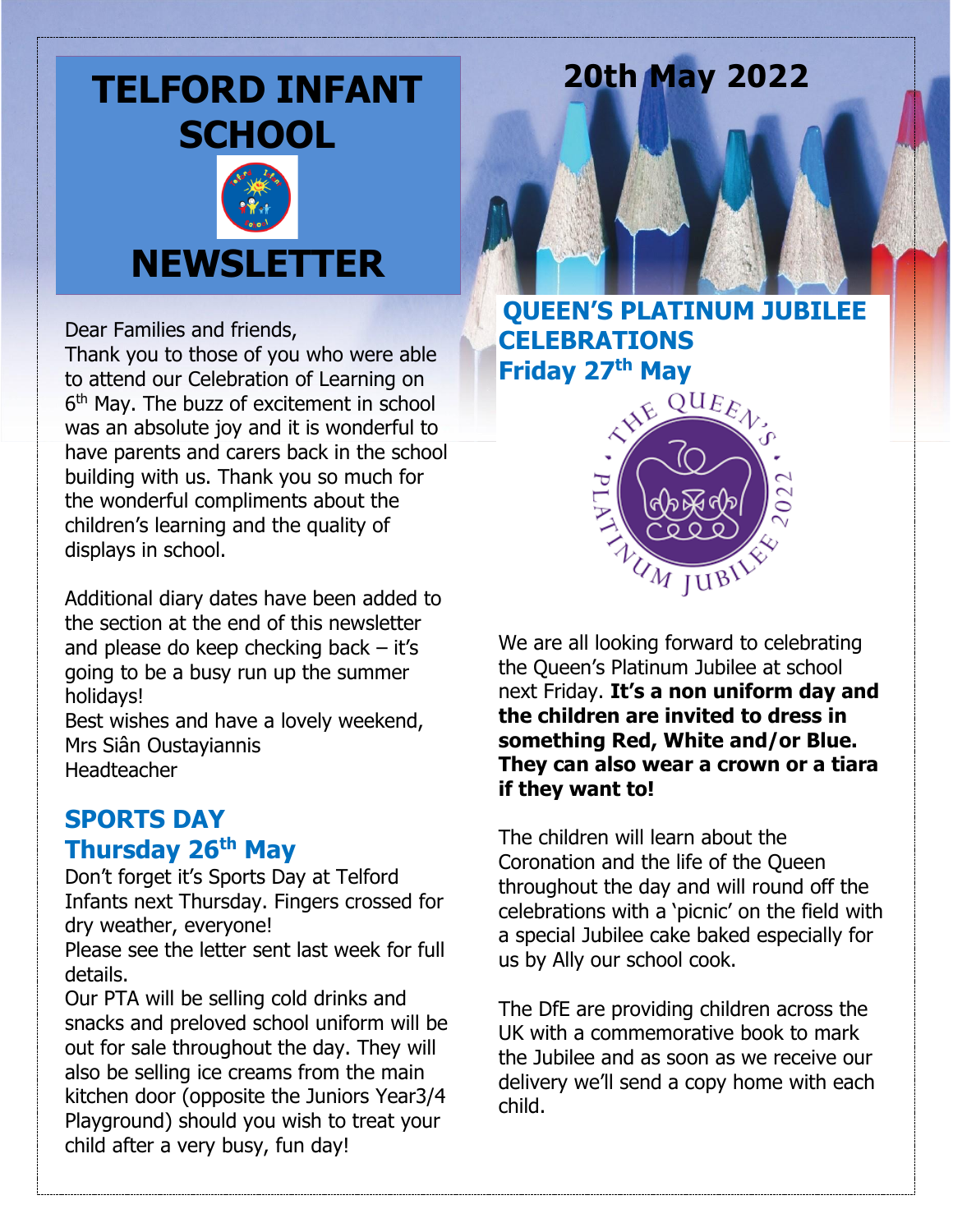

#### **SPONOSRED BOUNCE**

We are delighted to say that our Sponsored Bounce has so far raised £3,750! Thank you so much for your generous donations. There is still time to return forms and money if you haven't done so already – please just pop them into school at any time.

#### **TELFORD SUMMER FESTIVAL**

Thank you to all our PTA helpers who are working extremely hard behind the scenes in collaboration with the Junior School PTA 'Team Telford' to arrange the Telford Summer Festival to be held on Saturday 2<sup>nd</sup> July 12noon to 2pm.

#### **CORRESPONDENCE**

Unless there is an urgent piece of news that needs to be sent out to parents immediately, correspondence is sent out on Fridays through eschools.

We want to make communications as easy as possible for you to access so general Community news will be sent out approximately once a month in a 'COMMUNITY' notification for you dip into.

#### **FAMILIES WARWICKSHIRE MAGAZINE**

Please find below the link to the latest digital issue of Families Warwickshire magazine.

<https://bit.ly/3ygLnAd>

#### **DINNERS**

There are a few changes to next week's hot lunch menu due to the Sports Day lunchtime picnic for children and a Special Jubilee Lunch on Friday. Please see the end of the Newsletter for further details.

## **WORLD ORIENTEERING DAY Wednesday 25th May**

We are looking forward to celebrating World Orienteering Day next Wednesday when we will learn lots of new geography skills.

Thank you to Mrs Green our Geography Leader for organising the day for us and in particular the Orienteering Rainbow and Number Treasure Hunts that will be taking place througout the day.

#### **EARRINGS**

If your child has pierced ears please ensure that earrings are removed on PE days or that your child can independently place tape over them for PE lessons.

Plain studs should be worn for school please – we have recently had some nasty accidents and near misses with hoops and dangly earrings getting caught in PE equipment, clothing and in another child's hair when children ran into each other during playtime.

## **PARENTS/CARERS OF CHILDREN ELIGIBLE FOR BENEFITS RELATED FREE SCHOOL MEALS**

Please look out for a letter being sent to you by email with details of support being provided by the Household Support Fund. Please contact the school office if you have any queries.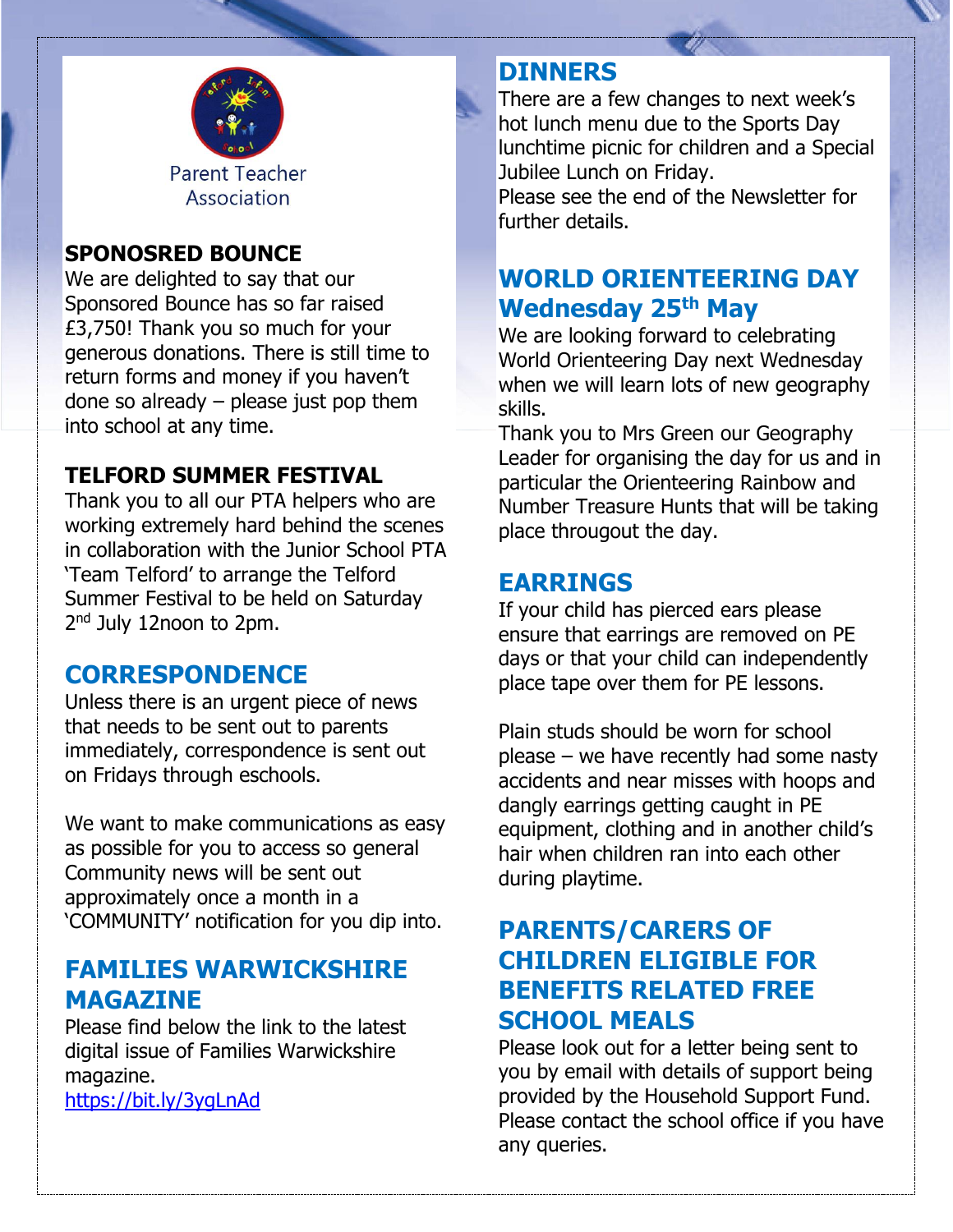## **TELFORD INFANT SCHOOL IMPORTANT CHANGES TO HOT DINNERS 23RD MAY TO 27TH MAY**

### **MONDAY 23RD MAY**

 GREEN DINNERS – Veggie Korma RED DINNERS – Quorn Dippers

# **TUESDAY 24TH MAY**

 GREEN DINNERS – Plant Power Balls RED DINNERS – Pork Sausages

## **WEDNESDAY 25TH MAY**

GREEN DINNERS – Rustic Cheese and Tomato Pizza RED DINNERS - Salmon Fishcake

### **THURSDAY - SPORTS DAY - 26 TH MAY**

**(Picnic outdoors)** GREEN DINNERS - Veggie hot dog RED DINNERS - Hot Dog pork sausages

## **FRIDAY – JUBILEE CELEBRATION DINNER - 27TH MAY**

GREEN DINNERS – Veggie Toad in the Hole RED DINNERS – The Great British Roast Chicken Dinner

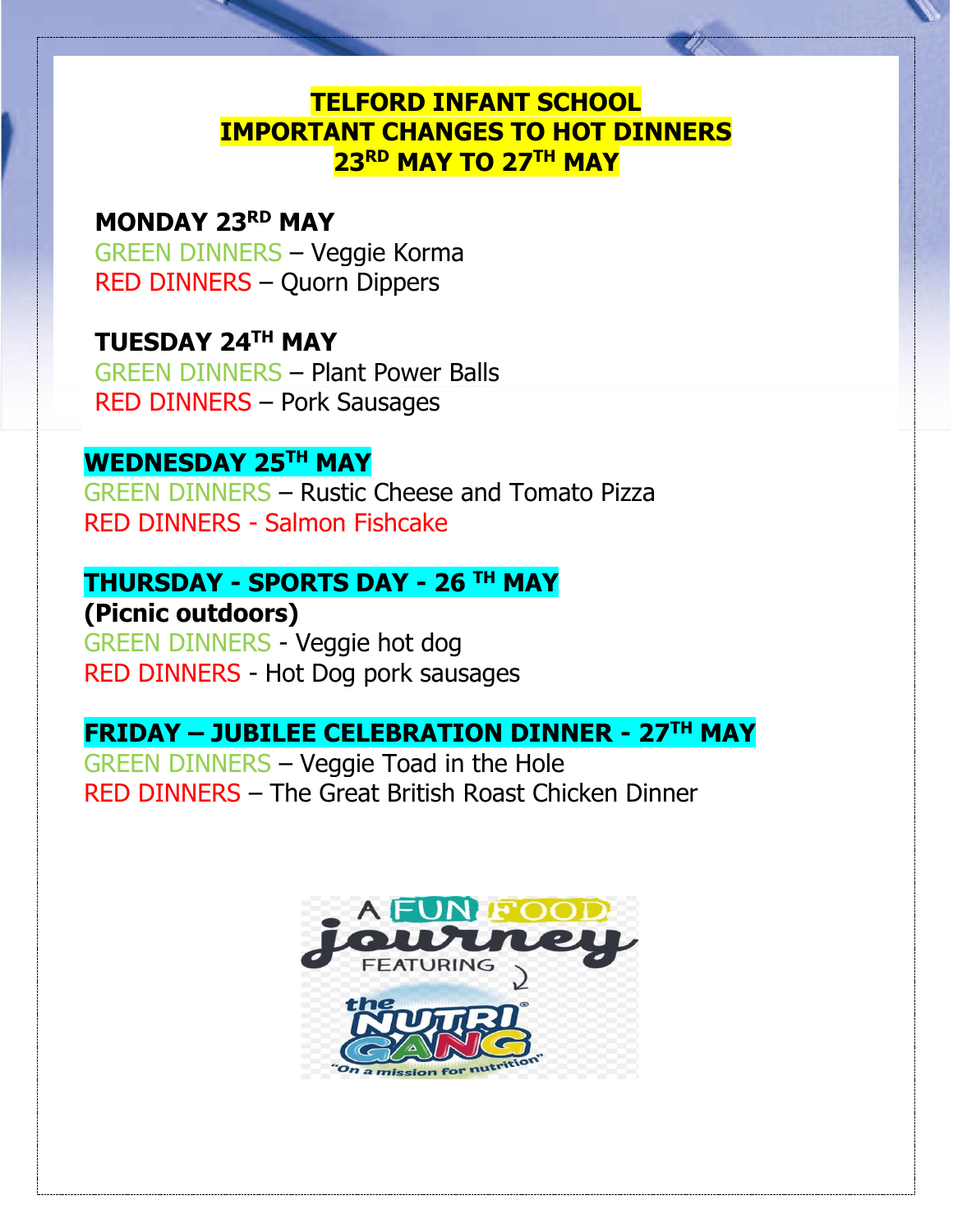# **TELFORD INFANT SCHOOL - DIARY DATES Latest Update 20th May 2022**



| <b>MAY 2022</b>                                   |                                                                                                                                                               |
|---------------------------------------------------|---------------------------------------------------------------------------------------------------------------------------------------------------------------|
| Wednesday 25 <sup>th</sup>                        | World Orienteering Day at Telford Infants                                                                                                                     |
| Thursday 26 <sup>th</sup>                         | Sports Day $-$ weather permitting.<br>Parents/carers are invited to attend their child(ren)'s<br>Year Group Sports events – see letter sent out last<br>week. |
|                                                   | $9.15$ am-10.15am - Year 1<br>10.45am-11.45am $-$ Year 2<br>$2pm-3pm - Reception$                                                                             |
|                                                   | PTA will be selling refreshments (cold drinks and<br>snacks) for parents and preloved school uniform will<br>also be on sale throughout the day.              |
|                                                   | After School – PTA Ice cream Sale                                                                                                                             |
| Friday 27th                                       | Queen's Platinum Jubilee Celebrations.                                                                                                                        |
|                                                   | Wear red, white and/or blue.                                                                                                                                  |
|                                                   | Wear a crown or tiara for the day if you would like to!                                                                                                       |
|                                                   | Special Queen's Jubilee Lunch.                                                                                                                                |
| Monday 30 <sup>th</sup> May to Friday 3rd<br>June | Half Term Holiday                                                                                                                                             |

#### **June 2022**

| Monday 6 <sup>th</sup>                    | Teacher Training Day – school closed to children      |
|-------------------------------------------|-------------------------------------------------------|
| Tuesday 7 <sup>th</sup>                   | School reopens for the children                       |
| Thursday 9th                              | New Year 3 Information Evening at Telford Junior      |
|                                           | School                                                |
| Wednesday 15th                            | Year 1 - Visit to Mary Arden's Farm                   |
| Friday 17th                               | PTA - Father's Day Present Room                       |
|                                           | PTA - Bags to School Collection                       |
| Monday 20 <sup>th</sup> 6pm-7pm           | New Reception (September 2022 intake) Parents         |
|                                           | Meeting                                               |
|                                           | PTA – Preloved Uniform for sale – small/new Reception |
|                                           | sizes.                                                |
| Tuesday 21 <sup>st</sup> morning sessions | New Reception (September 2022 intake) Stay and Play   |
|                                           | <b>Sessions</b>                                       |
|                                           | PTA – Preloved Uniform for sale – small/new Reception |
|                                           | sizes.                                                |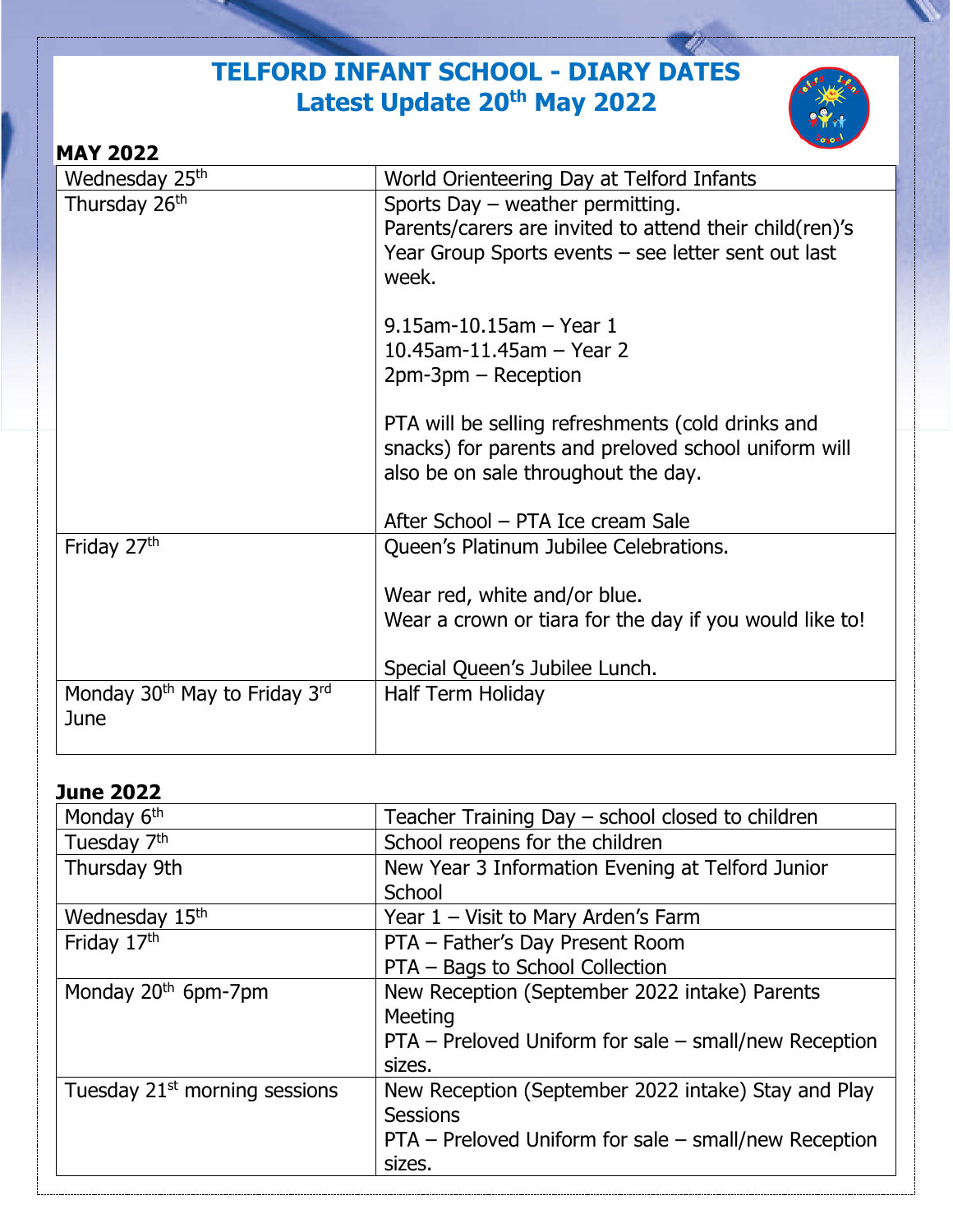| Wednesday 22nd                           | <b>Whole Class Photographs</b>                             |
|------------------------------------------|------------------------------------------------------------|
| Thursday 30 <sup>th</sup> 2.20pm-3pm     | New Reception (September 2022 intake) Storytime            |
|                                          | PTA - Preloved Uniform for sale - small/new Reception      |
|                                          | sizes.                                                     |
|                                          |                                                            |
| <b>July 2022</b>                         |                                                            |
| Saturday 2 <sup>nd</sup>                 | PTA - Telford Summer Festival (in partnership with         |
|                                          | Telford Junior School) and Grand Summer raffle.            |
| Wednesday 6 <sup>th</sup>                | <b>Warwickshire County Induction Day</b>                   |
|                                          | *New Reception children (Sept 2022 intake) visits          |
|                                          | *Current Reception and Year 1 children to visit their      |
|                                          | new classes with their new teachers and Teaching           |
|                                          | <b>Assistants</b>                                          |
|                                          | *Current Year 2 children visit their new schools. Year     |
|                                          | 2hildren not moving to Telford Juniors who aren't          |
|                                          | visiting other schools will play an important role helping |
|                                          | the Year 2 class teachers throughout this very busy        |
|                                          | day.                                                       |
|                                          |                                                            |
|                                          | PTA - Preloved Uniform for sale.                           |
| Thursday 14th                            | End of year Reports on Tapestry                            |
| Monday 18th 9.15am-9.45am                | Indigo Class Leavers Assembly for parents/carers.          |
|                                          | 2 adults per Indigo Class pupil warmly invited to attend.  |
| Tuesday 19th 9.15am-9.45am               | Sapphire Class Leavers Assembly for parents/carers.        |
|                                          | 2 adults per Sapphire Class pupil warmly invited to        |
|                                          | attend.                                                    |
| Wednesday 20 <sup>th</sup> 9.15am-9.45am | Turquoise Class Leavers Assembly for parents/carers.       |
|                                          | 2 adults per Turquoise Class pupil warmly invited to       |
|                                          | attend.                                                    |
| Wednesday 20 <sup>th</sup> afternoon     | Year 2 Leavers Party                                       |
| Thursday 21st                            | Final day of the school year.                              |
|                                          | School closes at 3.20pm for pupils.                        |
|                                          | SMILES Club open till 6pm.                                 |

### **Some PTA events scheduled for the Autumn Term 2022:**

\*Thursday 22nd September, evening – First PTA Meeting of the new school year \*Friday 30<sup>th</sup> September, evening - Telford Infant PTA Quiz Night (adults only event) \*Friday 2nd December, early evening - Telford Infant Christmas Fair